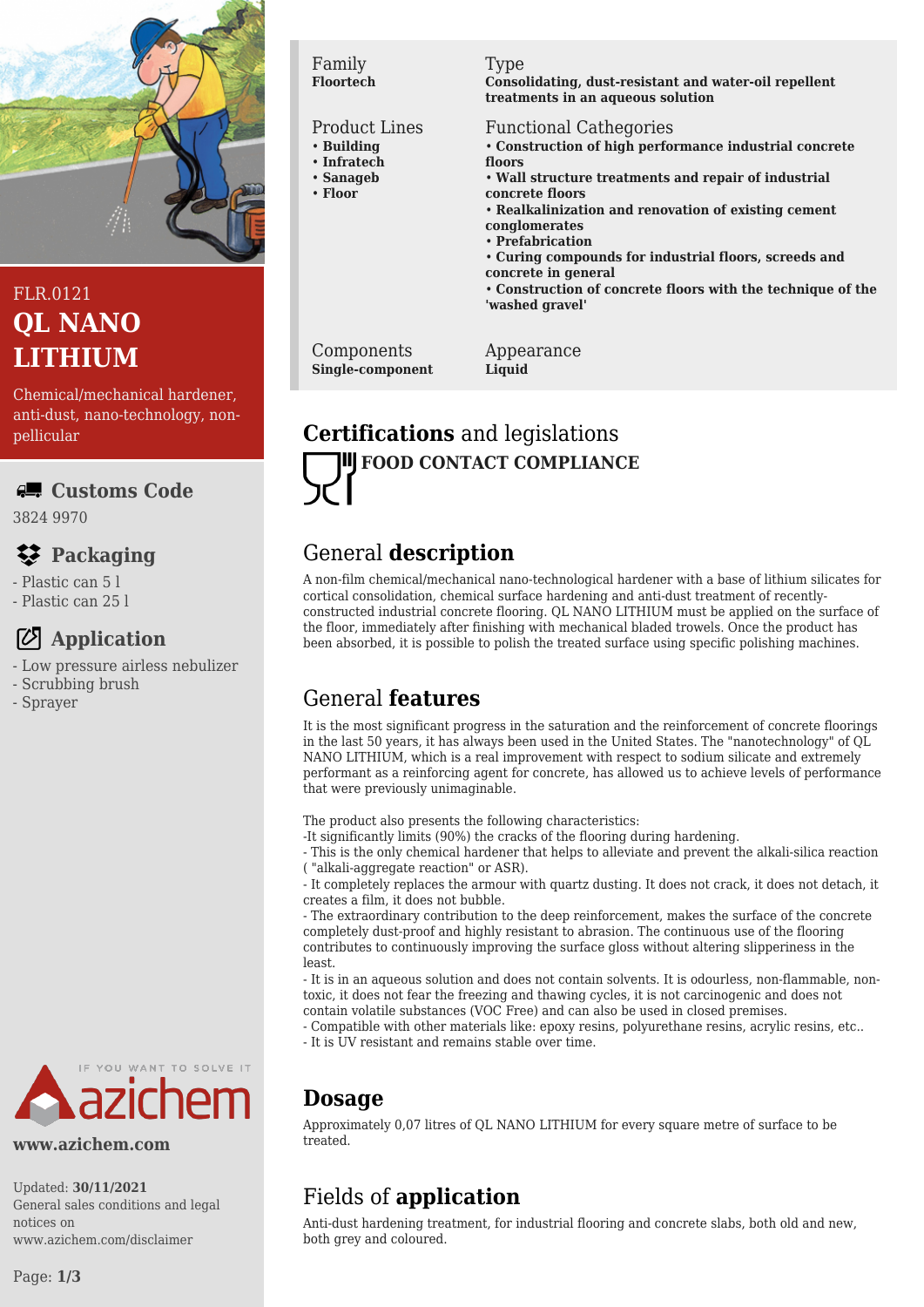### Basic **features**



### Tools **cleansing Applicable** on

• Water • Concrete



• Floor screed

### Substrate **preparation**

Application surfaces should be clean, free of soiling, crumbling and non-adhering parts, dust, etc., conveniently saturated with water until they reach the condition "saturated with dry surface".

### **Instructions** for use

In case of new flooring, it can be applied as soon as the surface of the industrial flooring is walkable, without superficial water residue.

Shake the product before use. Apply the product by low pressure airless, evenly without creating puddles, completely saturating the surface for a consumption of  $70 \text{ g/m}^2$ approximately.

It is advisable, after about 7-10 days, to wash the surface floor polisher provided with a black pad to eliminate any excess product, thus obtaining an elegant semi gloss (opaque) effect of the flooring, by polishing the lithium crystals on the surface.

### **Storage** and preservation

Protect from freezing. Store the product in its original packing, in a fresh and dry environment, avoiding frost and direct sunlight. Inadequate storage of the product may result in a loss of rheological performance.





#### **www.azichem.com**

Updated: **30/11/2021** General sales conditions and legal notices on www.azichem.com/disclaimer

Page: **2/3**

### ABRASION TEST

The abrasion test was done according to ASTM standards on a standard of 6 samples of cement mix. One sample was not treated, one sample was treated with QL NANO LITHIUM and one was treated with one of the best sodium silicates present on the market. An abrasion with a disc grinding of 4.5 inches in diameter was performed. The samples were then weighed before and after to determine the weight loss.

|                 | <b>BEFORE LAFTER</b> |       | <b>LOSS</b> | <b>STRENGTH</b> |
|-----------------|----------------------|-------|-------------|-----------------|
| Comparison      | 388.8                | 385.7 | 3.1         | $- -$           |
| Sodium Silicate | 425.3                | 423   | 2.3         | $+29%$          |
| OL NANO LITHIUM | 411.1                | 409.4 | 1.7         | $+45%$          |